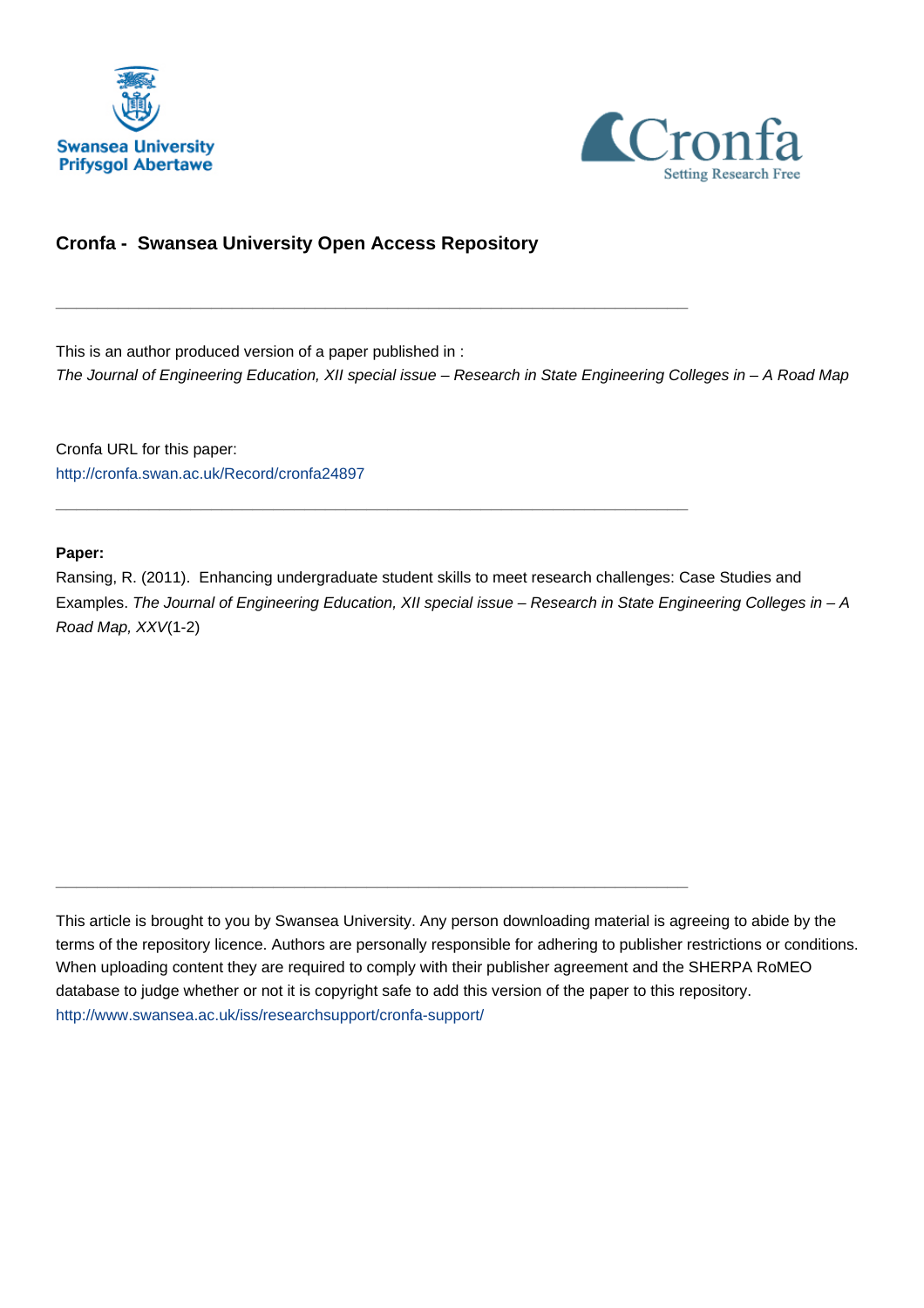### **Cite this paper as:**

The Journal of Engineering Education, XII special issue – Research in State Engineering Colleges in – A Road Map, vol. XXV, No. 1&2, pp: July – Oct 2011 (ISSN: 0971-5843)

# **Enhancing undergraduate student skills to meet research challenges: Case Studies and Examples**

Dr Rajesh Ransing, College of Engineering, Swansea University, Swansea UK

### **Abstract:**

The objective of embedding research activities in the undergraduate teaching programs at State Engineering colleges in India is worth pursuing and is certainly beneficial to all stakeholders: local industries, students and lecturers.

One of the main objectives of incorporating research at an undergraduate level is to enhance student's lateral thinking skills. We want them to develop the ability of analysing an engineering problem from first principles and recognise as well as take into account the work done by others in the field. In the knowledge driven society that is becoming truly global and interlinked, we need to equip students with an ability to challenge the status quo with independent and logical thinking. The expectation would be that students would provide solutions that offer better returns on investment for their employers. This is likely to enhance the culture of innovation in industry and increase profitability of the business.

In this article, I would like to share some examples and cases studies of how research can be embedded in the teaching based on my personal experience at Swansea University.

My examples would range from activities that we undertake for the benefit of Swansea University undergraduate students including Government assisted programs to link student, academia and industry.

### **Introduction:**

Embedding research in teaching at State Engineering colleges in India is highly unlikely to succeed if it is done in isolation. It requires cultural change and relentless pursuit towards the objectives identified in the abstract of this article in everything we do. It is best achieved incrementally with small goals, taking small steps that bring immediate benefits to students and local industry.

In this article, the perception of research and research categories are defined first. The second section describes a UK vision for research. It will try to develop a context in which we are working and help us to provide relevance for our decisions and actions. Examples of embedding research at undergraduate engineering courses are described in the following section. The last section will extend the discussion thread at the post graduate level and give further examples of how students, academia and industry can work together for mutual benefits. An example of a multimillion pound ASTUTE project that pools the academic expertise across Wales for the benefit of Welsh industries is described as an appendix to this article.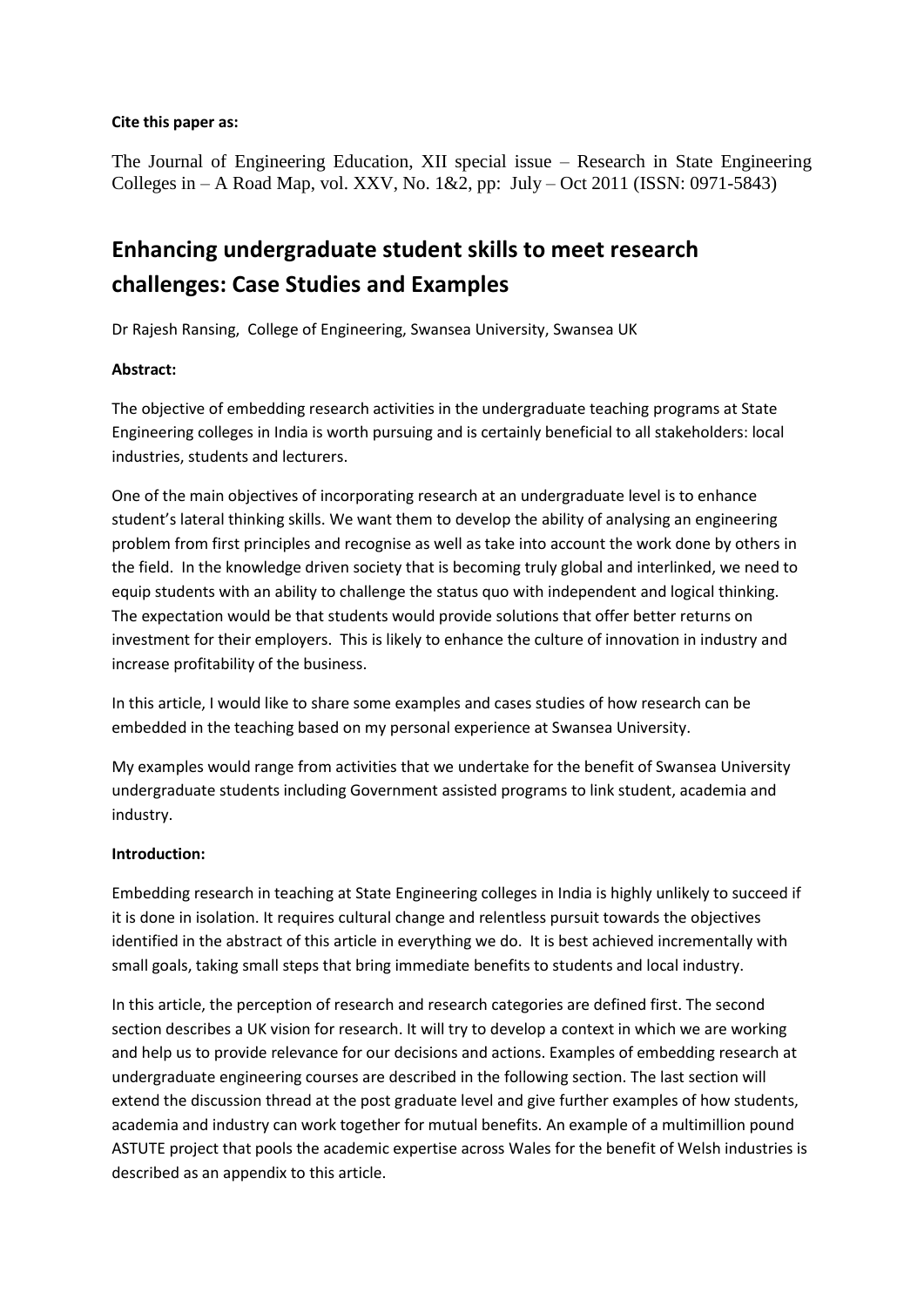### **How do we interpret Research for engineering colleges?**

The perception of' research and innovation' is entirely different for different communities e.g. SME's, large national companies, large multinational companies, research led Universities and higher education institutions. It is important to understand these differences so that expectations from stakeholders – students, industrial partners and funding bodies can be managed and collaborations achieve a desired level of success.

For a new technology, the technology readiness level is normally defined on a scale between zero to ten. Technology readiness level of zero means absolute fundamental research stage and commercial application may or may not develop. On the other extreme, the readiness level of ten means prototypes are proven, beta versions tested and the technology is ready to enter the mass market. Universities tend to undertake research on problems with technology readiness level between zero and a maximum of six or seven.

I would classify research and the technology readiness levels into four categories:

- 1. **'No one else knows – only I know' category**: In this category the researcher is expected to undertake fundamental or basic research. Normally the researcher is based in a research led University. This is a high risk 'blue sky' research. This means the benefit to industry may be seen in five to ten years. This research is expected to result in developing a disruptive technology that can change industry standard and hence it is mostly funded by research councils or 'tax payers'. The technology readiness level for this research is between zero and two.
- 2. **'Very few people know it and I can advance the knowledge' category**: This is beginning of collaborative research among different groups in the world who incrementally enhance knowledge boundaries. The researcher is able to understand papers published by other authors and contribute to the knowledge by publishing his/her own experience. PhD and post doctoral students actively participate in this category. Again mostly undertaken in Research led Universities. The technology readiness level is slightly higher say between 1 and 4.
- 3. **'Many people know it but each one knows part of the solution' category:** This is the spirit of industrial collaborative research. Most aspects of the knowledge are established in the academic community at a technology readiness level ranging from three to six. The researcher is expected to understand the literature in this field and translate in the format that is required by his/her collaborating partners. Together, they bring in interdisciplinary expertise and provide a better solution with a technology readiness level up to seven. The benefits can be transferred to industry partners to develop a collaborative customised solution. Many times work undertaken in this category leads to work that may fall in the second category just described.
- 4. '**Most people know it and my role is to provide a knowledge bridge' category:** In this category the researcher is expected to translate the existing research knowledge in a language that a collaborating partner would understand and benefit from it. The expertise of the researcher in this category would help the collaborating partner to understand the 'state of the art' easily and efficiently. The collaborating partner should be able to relate this additional knowledge to business benefits. This is where most State Engineering colleges or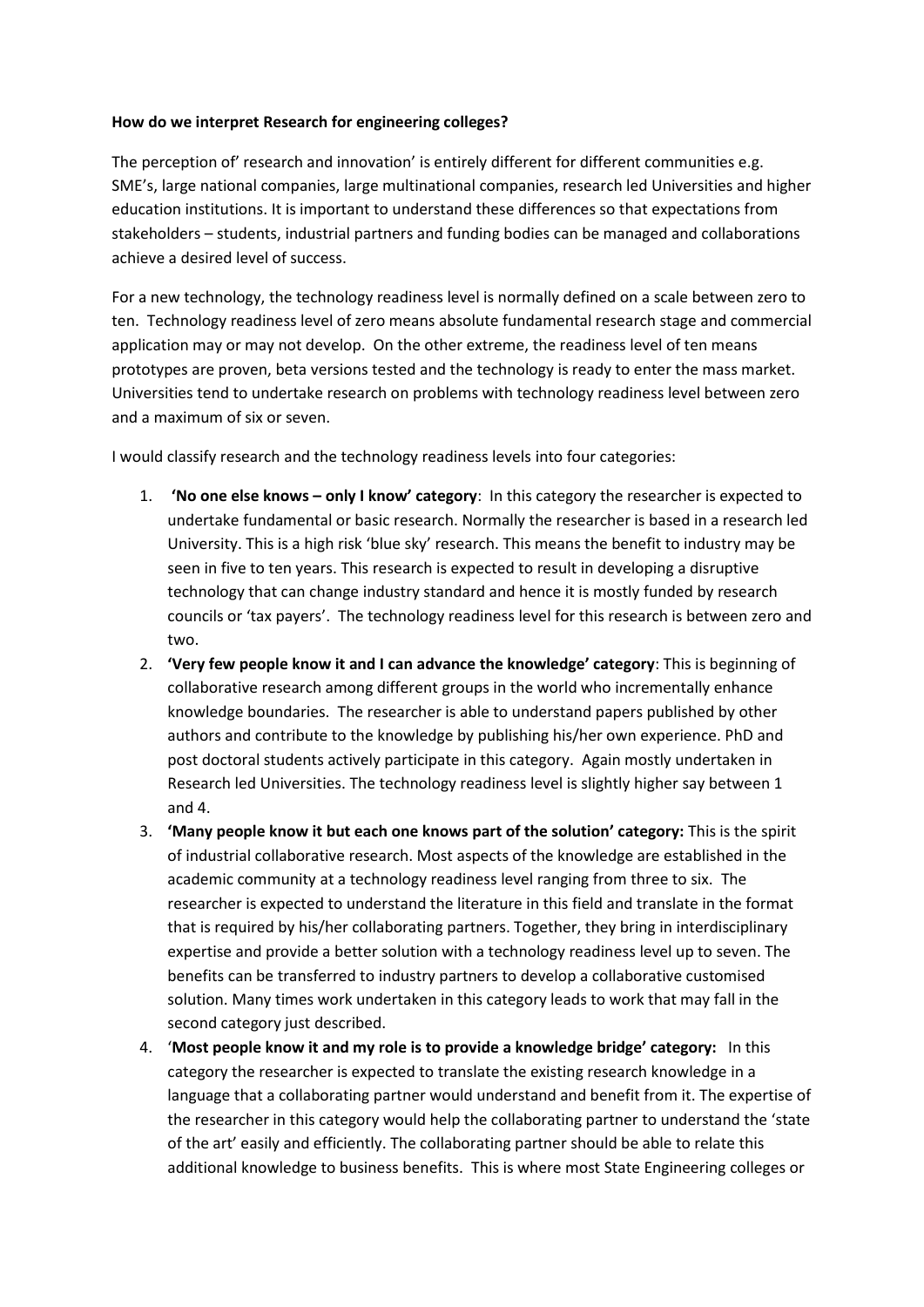Higher Education Institutions in India can develop their space and support local SME's as well as large national companies. Undergraduate students can learn and discover solutions within academic environment and develop necessary practical skills to solve industrial problem. It is a low risk and low cost option for SME's to collaborate with engineering colleges and bring immediate benefits within their industry.

In my opinion, one of the challenges that Indian state engineering colleges would face in the process of engaging in research is identifying a 'role' or 'space' that would give them an edge over IIT's. IIT's are funded differently and have an existing research culture. However, every state has at the most one IIT in comparison to a much larger number of engineering colleges that spread across the state. The geographical advantage that state engineering colleges have in India must not be overlooked. If the state engineering colleges start research in category four and transfer the relevant skills to their students and then it is very likely that SME's would choose/prefer local engineering colleges over IIT's on a number mini research projects. I will give some examples of such projects later in my article.

### **A Vision for UK Research:**

One of the greatest advantages of UK system is that its agile, it adapts, it reflects and it grows. In the Education sector also its aims to punch above its weight. It is currently only second to United States. A recent study (published March 2010) undertaken by the Council for Science and Technology (http://www.bis.gov.uk/assets/bispartners/cst/docs/files/whats-new/10-584-vision-uk-research.pdf, last accessed  $21<sup>st</sup>$  July 2011) gives a context to the need for engaging into research in all four categories described above. Some of the quotes from the document would help me to illustrate my point and it may encourage the reader to read the document that is freely available on the internet.

"We must have an education system which prepares everyone for living in a world where science and research are deeply embedded in our culture"

"The researchers' life cycle beings at school. Those school students who express interest in science subjects should be encouraged to carry out research projects either within their schools or even through vocation placements in a research laboratory."

"The emphasis of undergraduate teaching should be on the excitement of research and its ability to bring about a better understanding of ourselves and of the world around us. The focus should **not** be on accumulating factual knowledge, which will increasingly be better supplied by digital resources, but rather on the great ideas and how they were developed."

"We must have thriving universities and research communities, enriched by working with and across different sectors, delivering highly-skilled, entrepreneurial people to the labour market"

"Government should strengthen the pipeline into science in schools through good teaching, communicating the excitement and importance of science, and by exposure to hand-on research."

"The competition from India and China is more in engineering than science. India has the human capital, the necessary funding and the policy agenda necessary to establish this position."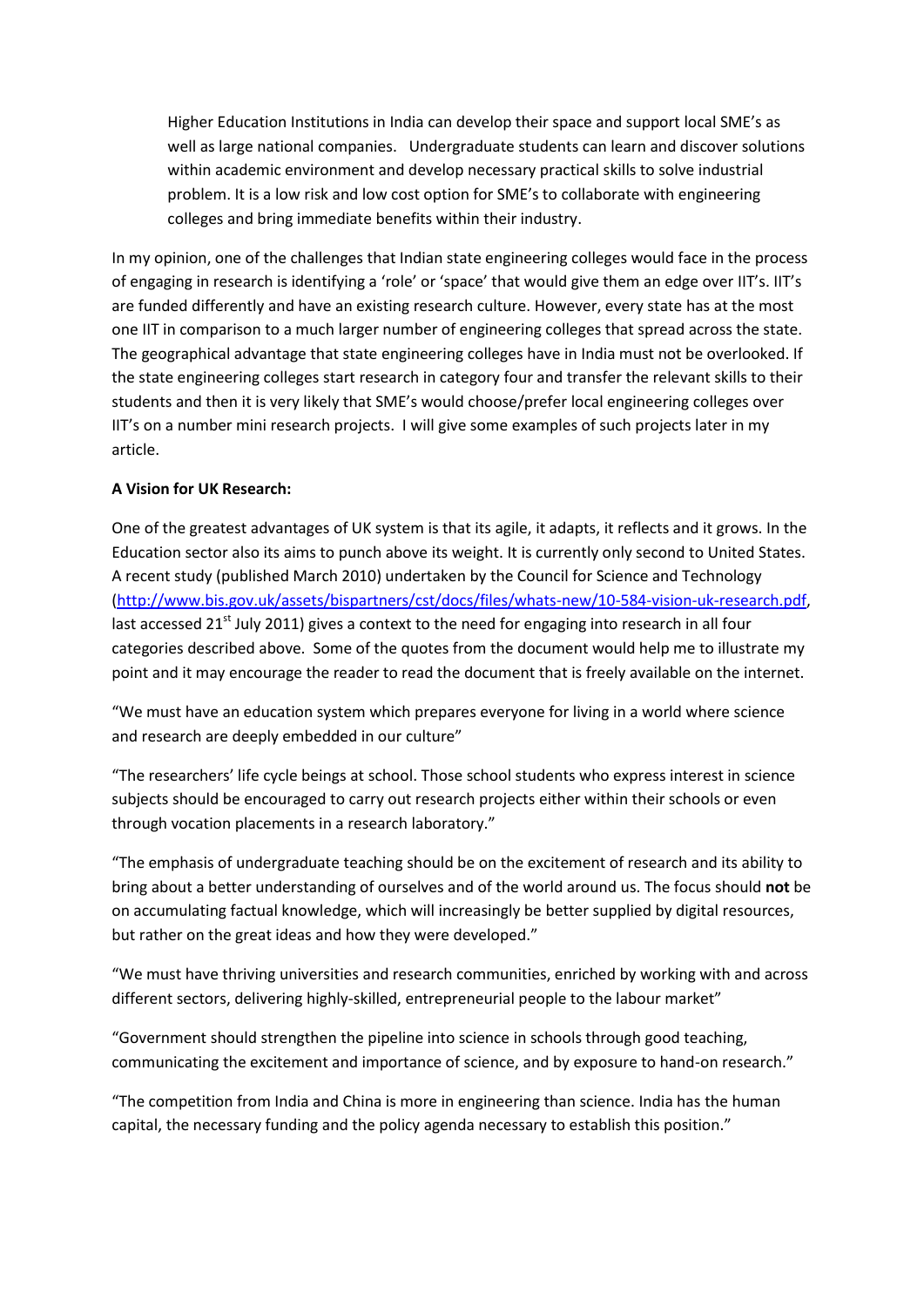"On  $1<sup>st</sup>$  April 2005, 391,000 personnel were employed in R&D establishments in India, of which 40% were directly engaged in research. In 2006-2007, the Higher Education Sector consisted of 11 institutes of national importance, 358 universities and 20,677 colleges. These taught in excess of 11 million students"

"India's current five year planning cycle aims to achieve:

- an education system which nurtures creativity
- an R&D culture and value system which supports both basic and applied research and technology development
- an industry culture which is keen to interact with academia
- a bureaucracy which is supportive
- a policy framework which encourages young people to enter into scientific careers
- an ability to scan scientific developments in the world and use technology foresight to select critical technologies in a national perspective.

Clearly, Indian State Engineering colleges have great potential. They have student numbers and easy reach to local industries. Their student strength is much larger than IIT's and even with simple initiative and by taking small steps they can create their own space in this market and compete with IIT's in the space defined and controlled by them.

### **Examples of embedding research into undergraduate teaching**:

The objective is to get students into a habit of independent study by accessing and assimilating information with their own initiative. As pointed out in the previous section, the emphasis of undergraduate teaching should be on the excitement of research rather than accumulating factual knowledge. It does however help if students are guided towards resources available on the internet. A significant proportion of these resources is freely available on the internet or in some instances can be obtained by contacting authors.

The easiest way to introduce these resources is through the modules that we teach. Some of the video recordings are available on YouTube others can be accessed via Google search. Other examples of websites that have a large collection of video lectures are http://videolectures.net/; http://ocw.mit.edu/index.htm (MIT free online courses) and http://freevideolectures.com/

Although this can be achieved through all engineering modules that are taught at the undergraduate level, some specific modules can be developed to enhance these skills

1. During the first year of study at Swansea University, almost all of our Engineering students undertake a 10 credit "Engineering Skills" module in first semester. The course aims to develop student's written and oral communication skills in the context of multi-disciplinary engineering project. For Swansea, the multidisciplinary project is the BLOODHOUND project (a car that would extend the land speed record to 1,000 mph using a jet and rocket powered engines). It was an easy choice for us as we are leading the computational effort on this project. However, other examples of multi-disciplinary project could range of any large scale engineering projects covering structural, automotive, marine, electrical/electronic or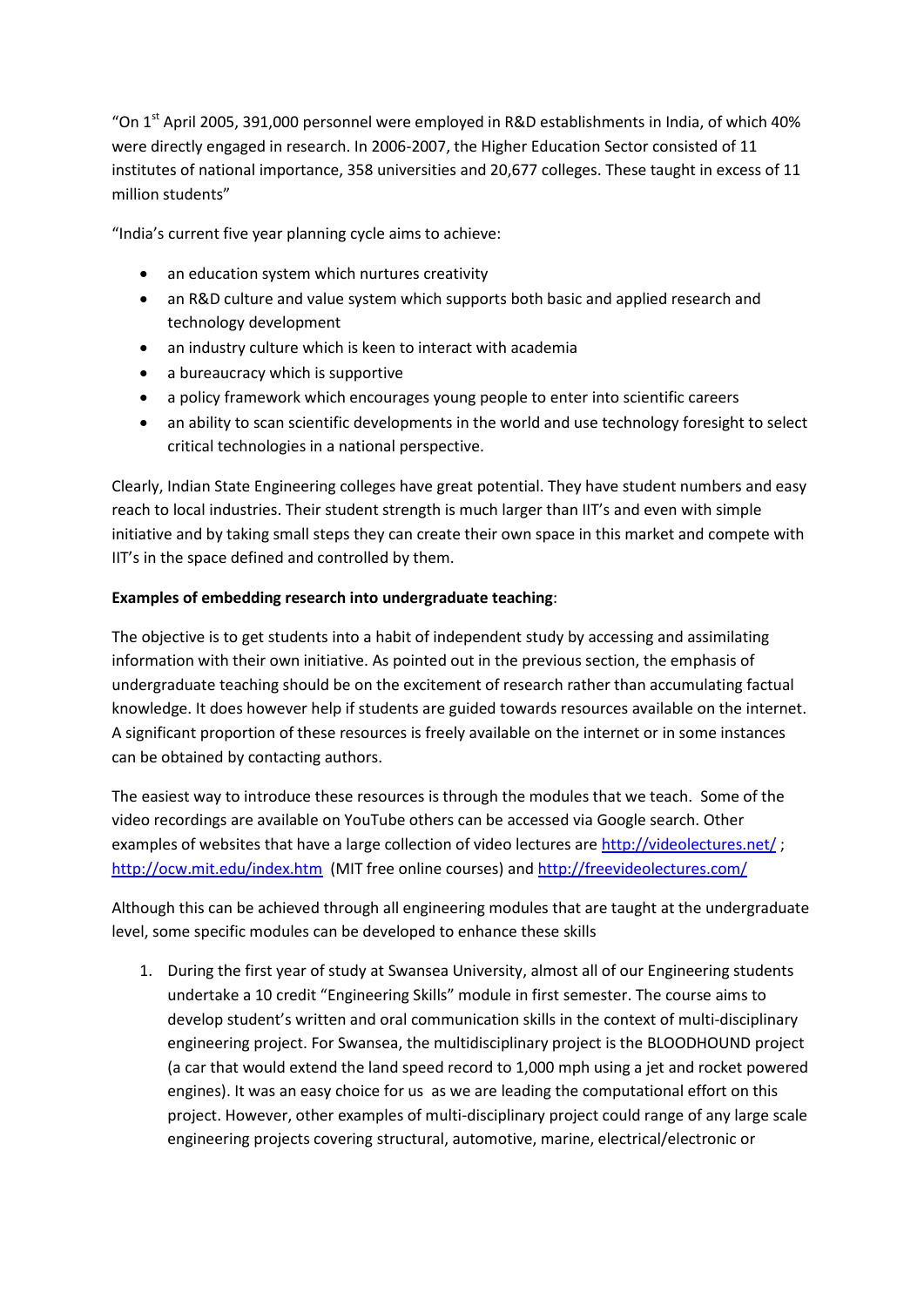aerospace projects. It can highlight the achievements of a successful project or explain a why a particular large scale engineering project failed and what are the lessons learnt.

Students are split into small groups and presentations, feedback and discussions may occur throughout the first term with each group assigned to a specific academic staff. This opportunity can be further utilised to enhance student's time and project management skills, programming and ICT skills, alongside the Career planning and professional development skills with appropriate lectures. Key employers can be invited to speak on their current challenges and projects and address their expectations from fresh graduates. These lectures can be live or video recordings for the exclusive use of State Engineering colleges in India.

2. The College of Engineering at Swansea University also offers a 10 credit "Research Dissertation" module to its fourth year engineering students. This module is in addition to group design projects and final year engineering projects that engineering students must do in almost all engineering colleges. The objective of this module is to enhance student's literature review skills. This is a core skill and a first step required for any research based degree whether it's MRes or PhD – whether the research is done in the University or in a multi-national company. The students first find the most relevant 50-70 recent journal papers by searching through a web portal such as 'Web of Knowledge' (http://wok.mimas.ac.uk/) and Google search. Web of Knowledge portal requires subscription however, using key word search it is possible to review large collection of academic papers across various journals/conferences published on a specific topic. The search can be expanded via authors or cited publications. Students can learn to use these skills in number of ways during their undergraduate degree. The committed students may also search various national and international funding council's websites where they normally publish the abstracts of successful research grants.

The students review these materials and form an individual, well rounded report supported by evidence on the state of the art. They compare and contrast, discuss pro's and con's, advantages and limitations of various methods, techniques and application areas. The successful students may discover research gaps and suggest a way forward. There are number of examples where students discovered their research aptitude while undertaking this module and decided to pursue research at the PhD level to further enhance their knowledge.

Sample recent examples of research dissertation projects are listed below.

- I. Turbulent flow modelling and its applications in Aerospace Engineering
- II. High performance materials in Aerospace
- III. Metallic Glasses
- IV. Reliability of tidal turbines
- V. Predicting the strength of the laser for prostate cancer treatment
- VI. Printable chemical sensors
- VII. Additive manufacturing
- VIII. Trends in Condition Monitoring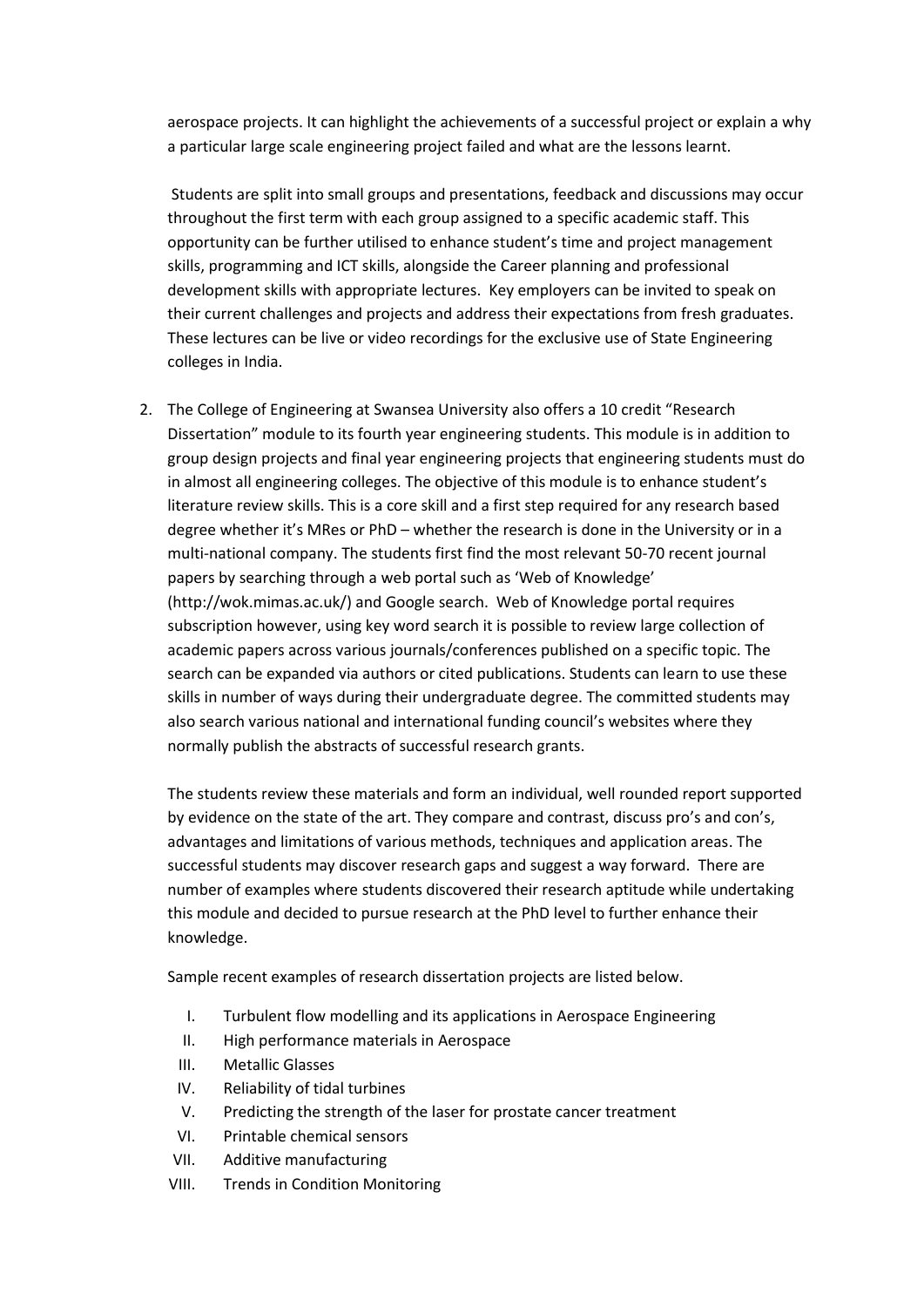- IX. Green Car
- X. Numerical computation at sub-micron and nano-meso scales
- XI. Recent developments in dye sensitiesed solar cells
- XII. Ceramic toughening

It is clear that there is no shortage of ideas for the topics that are industrially relevant and are within the research aspirations of academic, student and industrial collaborator. Industrial collaboration for this course is not necessary but can be welcome.

- 3. The literature review skills need to be built up from second year of engineering. In Design and experimental studies modules, students can be required to review state of the art and existing materials. Ability to search through Google, portals such as Web of Knowledge, patents search enhances their skills in developing a customised solution for an open ended problem.
- 4. The final year individual as well as design project offers a convenient route to undertake a collaborative project with local industries and the student can apply the skills he/she has learnt to an industrially relevant problem. At Swansea University, the final year individual project is worth 30 credits and it spreads over two semesters. T he students are assessed based on a written project report, a oral presentation followed by an oral examination. In the Indian context, students can undertake research based project as described in the category four during their final year project and perhaps complement their efforts by choosing an associated topic for the 'research dissertation' module.

The engineering employers normally show interest in collaboration. The advantage to them is that they save time and money in developing the generic background knowledge on a particular topic of their interest. Normally, group discussions lead to further brain storming sessions leading to the development of fresh new ideas that benefit all stake holders. On many occasions such discussions lead to research collaborations and future research projects. It helps to establish relationship with our industrial counter parts. Another benefit is that this process is sustainable. New problems emerge leading to new student projects and there is continuous enhancement to problem solving skills and contribution to knowledge for academics, students and industrial counterparts.

It is very much possible that final year engineering students come together and participate in a regional student conference where students can present results of their research dissertations to a wider audience. The pdf files can be made available on CD and with hundreds of topics researched and well presented in the form of research dissertation this can be a valuable resource for all stake holders. It can be a meeting place for students, academics and industry colleagues. It is also a better way of engaging with local industries and encouraging them to develop collaborative projects with engineering colleges. Participating students would be the single most beneficiary of this process.

### **Examples of industrial involvement to enhance employability skills of post graduate students:**

The topics discussed in the previous section can almost certainly lead into specific industrial projects that may require full time concentration on a six month, one or two year project. The project can be undertaken in collaboration with a University and the exit qualification of the student could be any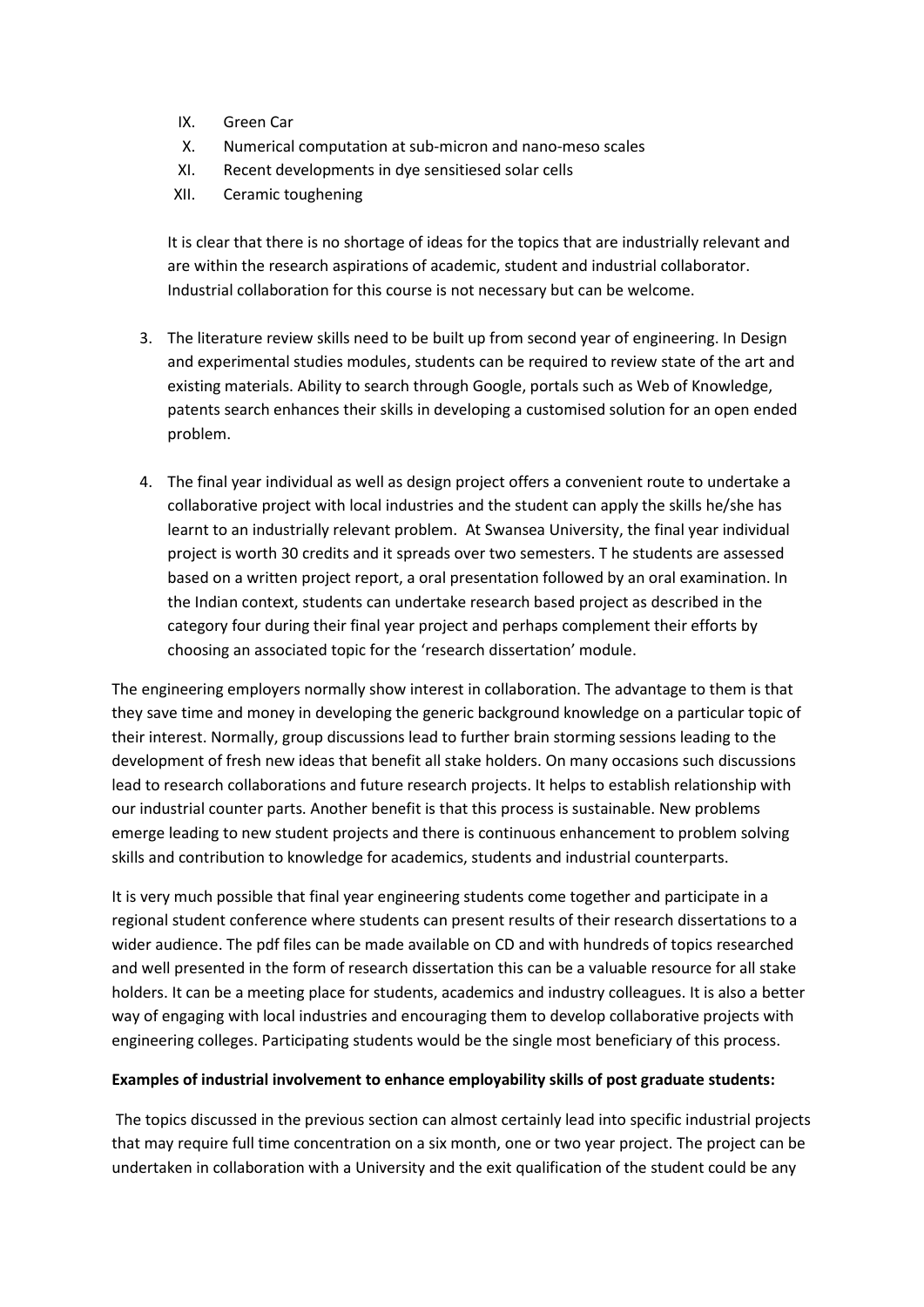of the following MRes/MPhil/Higher diploma/Certificate. The objective could be enhancing student employability skills by placing the student in an industrial environment with academic input on a well defined, well perceived, time bound project. This process is beneficial for the employers as they can test their potential employees without any commitment.

There are many more schemes at the European level that enhances student mobility and collaboration. However, the purpose of this article is to provide examples where state engineering colleges can come together and develop their own space in the category 3 and 4 as described in the first section. One of the most successful, time tested and widely used scheme across Europe is Knowledge Transfer Partnership (KTP). The author is currently leading a KTP project where government, industry and academia come together to develop the associate (student), transfer knowledge to industry and embed industrial best practises/experience into teaching and for the wider benefit of students. One of the reasons of the success of this scheme is that the application process is fair and requires academia and industry to identify measurable benefits for the associate, industrial and academic partner. The scheme has a ring fenced budget for the professional development of the associate and is closely monitored. The overriding criteria is the transfer of knowledge should bring cultural or step change in one of the business processes of the industry and should reflect into growth and profits for the industry. Benefits for SME's are significant. The scheme provides mentoring to the associate and the industry retains all benefits including any intellectual property rights that may emerge from the collaboration. The industry does not have to employ the associate after the project however, most industries offer a job to the associate as the end of the project. The geographic location of the academic partner and industry is an important consideration as the project requires weekly or biweekly meetings between the industrial and academic partner and the associate. This is certainly an area where State Engineering Colleges, State Government and local industries can come together and develop their space in this market. As I have said before, each state in India has maximum one IIT and hence would limit their ability to reach out to local SME's as required as per the KTP spirit. Further information on KTP is available on http://www.ktponline.org.uk/

Other example where local Government can support industry/academia collaboration is the Swansea University led Access to Masters programme that is funded by the Welsh Government (http://www.swan.ac.uk/engineering/latestnews/news/welshschemetodeliverhighlyskilledworkers. php).

Large global organisations like TATA Steel can collaborate with an academic institution to develop a scheme that is partly funded by government to develop post graduate collaborative projects. This can be in addition to many 'year out in industry' or 'sandwich courses' that are currently being offered by many state engineering colleges in India. Another example of such a scheme that Swansea University has developed with TATA Steel is described on Swansea University's website http://www.swan.ac.uk/engineering/research/strip/

The academic advantage of participating in such projects is that it allows academic staff to understand business needs and develop new projects. This can also lead into blue sky research i.e. the research into first two categories that I have described earlier. Benefits reach out to all stakeholders including the society. The research culture at the College of Engineering in Swansea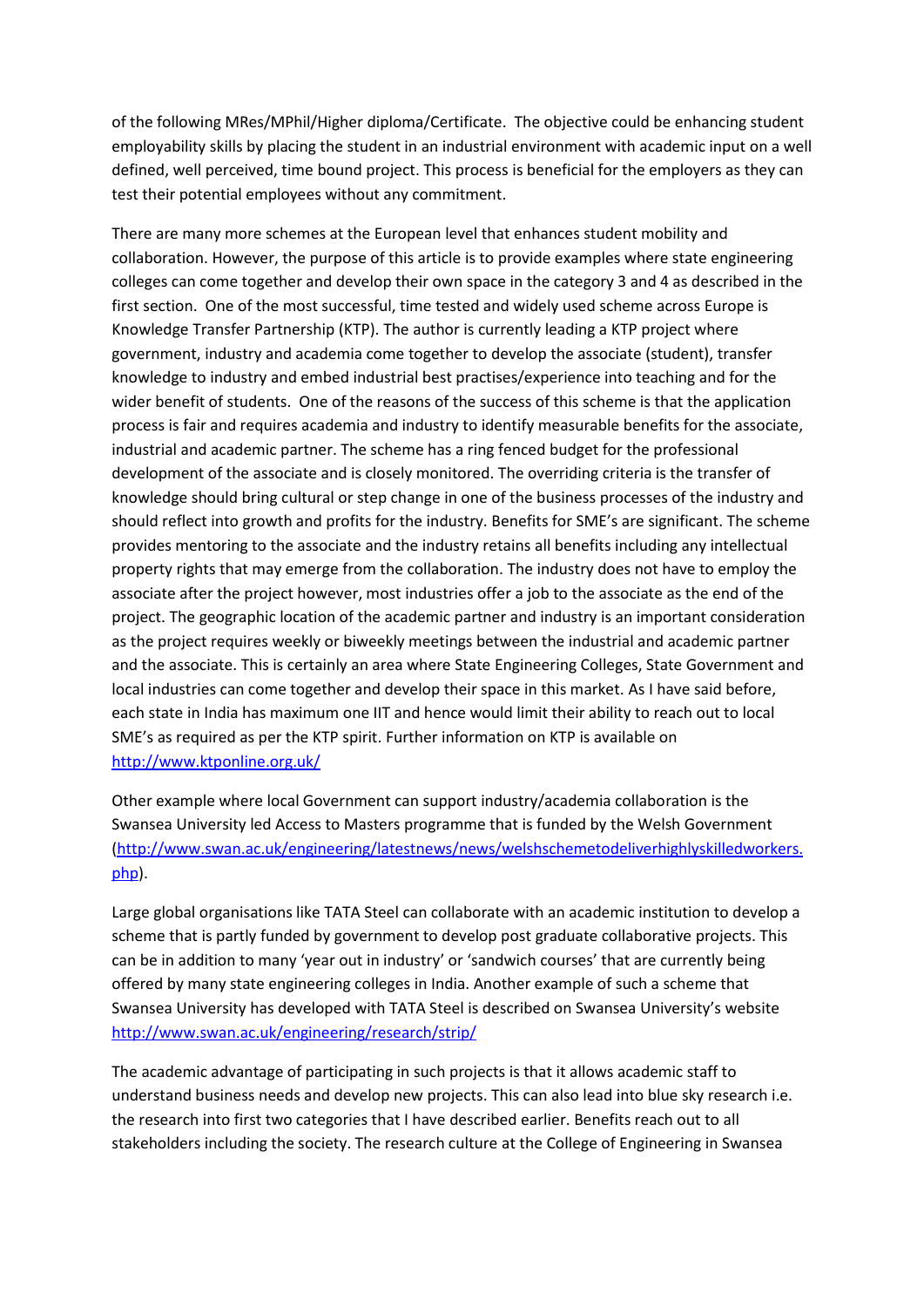University is vibrant as it has developed an environment where active participation in research collaborations with industry and students are in all four categories of research described earlier.

I would like to conclude this article with a recently awarded multi-million pound, multi-university ASTUTE project that Swansea University is leading to support Welsh manufacturing industry (http://astutewales.com/en/). ASTUTE project is described as a separate article. Nothing stops State Engineering colleges in India to develop their own solution and provide an environment for students to either excel in India or continue to enhance their skills overseas in Universities such as Swansea University. Swansea University has ambitious growth plans and it is currently the only University in UK with campus by the beach and by 2015, the College of Engineering at Swansea University has plans to move a new location on the beach providing a unique life time experience to its students (http://www.bbc.co.uk/news/uk-wales-south-west-wales-12550913).

# **ASTUTE**

ASTUTE (Advanced Sustainable Manufacturing Technologies) is an exciting project that has just commenced in the *West Wales and the Valleys* area of the United Kingdom. It involves eight Welsh Universities who have come together to form a "Partnership for Prosperity" that will benefit the manufacturing industry of the area.

Located on the western side of the United Kingdom, Wales has a population of 3 million people, covering an area of approximately 20,779 km². It is divided into 22 Unitary Authority areas, and 15 of these (collectively referred to as "West Wales and the Valleys") qualify for European Union "Convergence" funding over the period 2007-2013, as their GDP per capita is below 75% of the average GDP per capita of the European Union.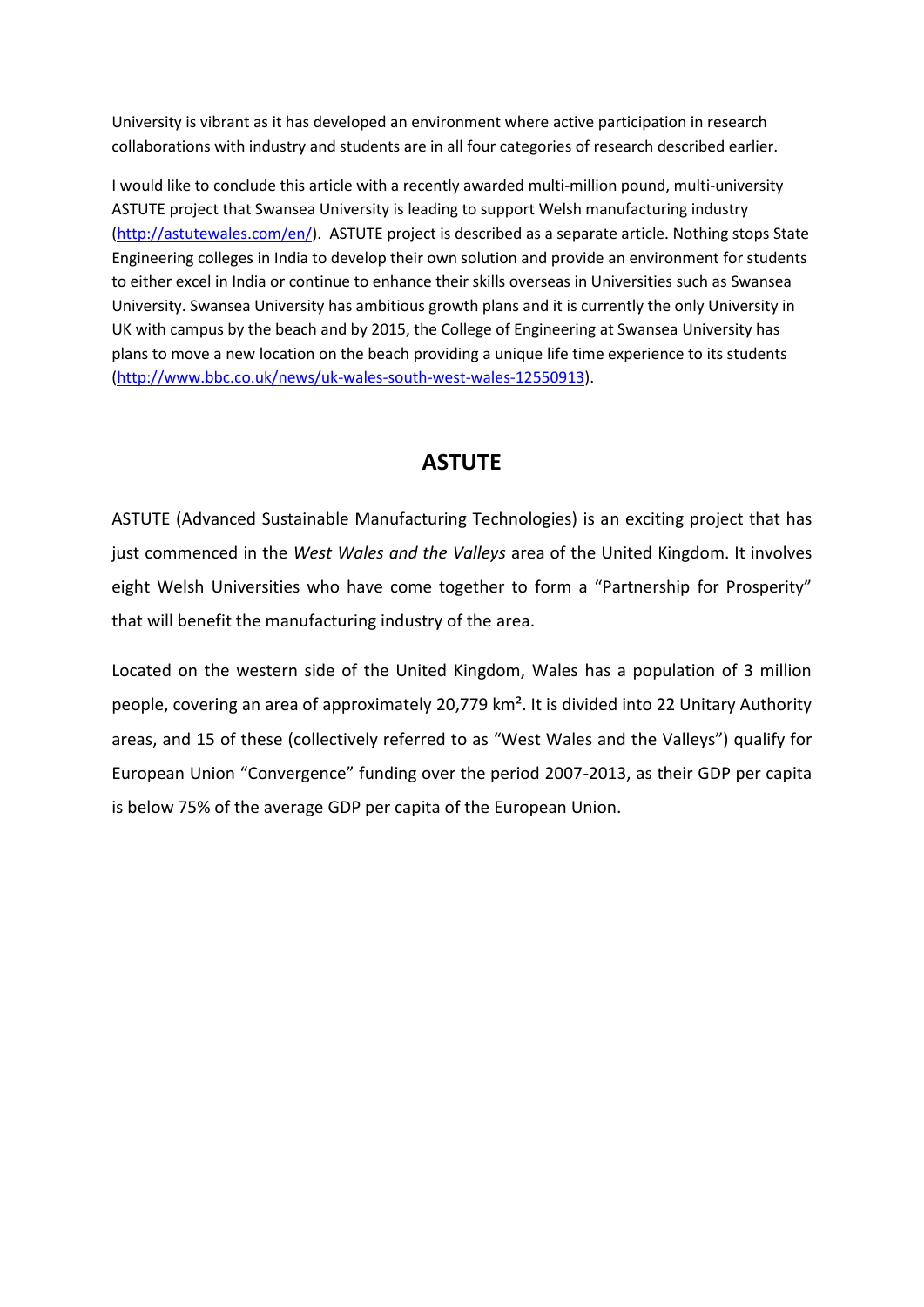

**Figure 1 Convergence Area of Wales**

"Building the Knowledge Based Economy" is one of the main priorities of the Convergence European Regional Development Fund and this provides opportunities for Universities to work with industry in this area to stimulate prosperity.

ASTUTE is a five year initiative led by Swansea University, in collaboration with the Universities of Aberystwyth, Bangor, Cardiff, Glyndŵr, Swansea Metropolitan, UWIC, and the University of Wales, Newport. It is aimed at helping the manufacturing industry face the challenges of the 21st century. This has been made possible with £14m from the Convergence European Regional Development Fund through the Welsh Government with additional funding coming from higher education institutions. The project will target the aerospace and automotive sectors, as well as other high technology manufacturing, to create sustainable, higher value goods and services and bring them to a global market. It will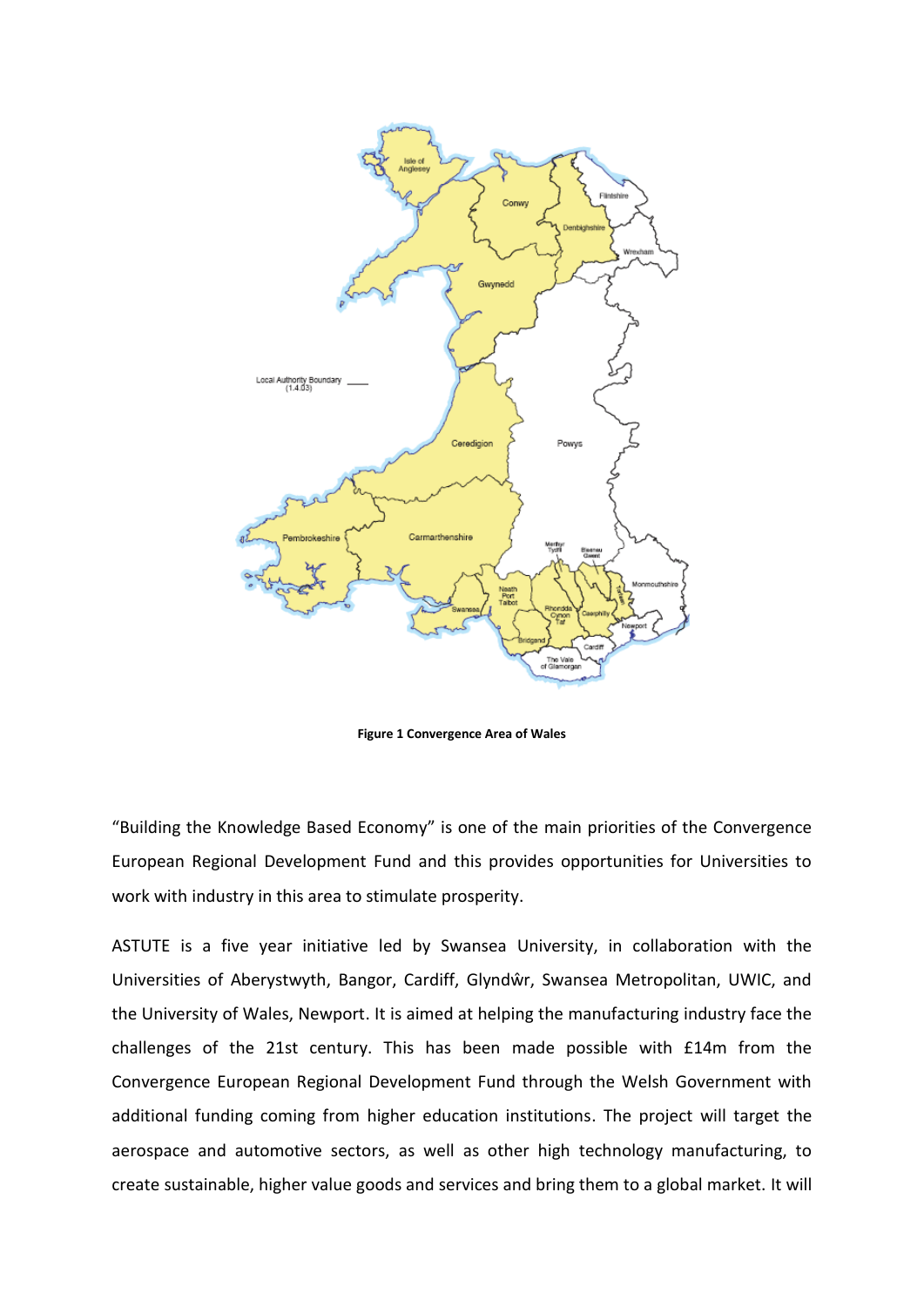improve the competitiveness of Welsh companies by applying Advanced Engineering techniques to both the design of products and to the manufacturing process thus securing many jobs and leading to the creation of at least 130 highly skilled new jobs in the sector.

### **Background**

Around 193,000 people are employed in manufacturing and production industries in Wales, with 13,000 enterprises contributing a combined annual turnover of £ 32 billion. Many of these jobs are high skill and high value, being associated with such sectors as Aerospace, Automotive and other high technologies. The vast majority of this activity represents private sector investment brought in to Wales from the rest of the UK together with a significant amount of export income from across the globe. This is the sector that is key to the economic wellbeing of Wales and in particular the Convergence Region, as many other sectors, in particular service industries, derive their income from the investment brought in by the manufacturing sector.

Manufacturing in Wales is exposed to a number of weaknesses and at the same time is presented with opportunities. The weaknesses stem from increased international competition, the relatively slow take up of advanced technologies (often due to the lack of central R&D facilities) and the rather high environmental footprint of manufacturing enterprises. Opportunities include the increased demand for goods and services that can enhance the environment and promote greater sustainability. If our industries can adopt advanced and sustainable manufacturing technologies then the weaknesses can be overcome and significant prosperity can be generated in the region. If not then this income generating sector will decline with the loss of jobs; moreover, the resultant knock-on effects for support sectors will be profound.

# **Rationale for the ASTUTE project**

The aim of ASTUTE can be stated as follows: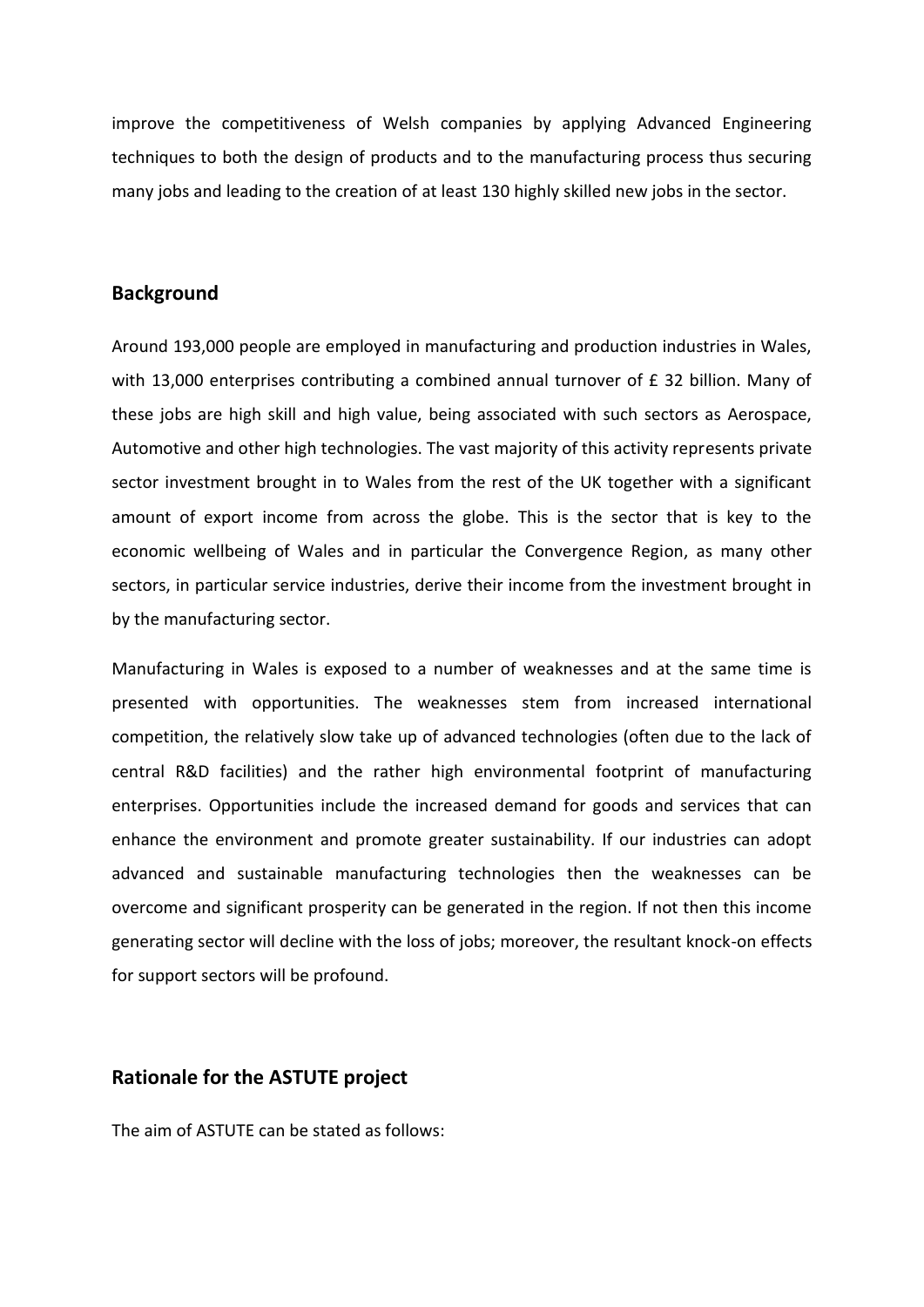*To enable the manufacturing industry in West Wales and the Valleys to grow by adopting more advanced technologies, and at the same time improve its sustainability by reducing its environmental impact etc. This will be achieved by a partnership of Universities throughout Wales that will harness the engineering expertise within them for the benefit of the economic prosperity of the Convergence Region.*



**Figure 2 Rationale behind the ASTUTE project**

Manufacturing can be considered in the simplest sense to consist of two sets of inputs and two sets of outputs as shown in Figure 2. Inputs can be divided into (i) people, knowledge and R&D activities and (ii) raw materials and energy. Outputs can be grouped as (i) the useful products that are generated from process and (ii) the unwanted outputs of waste material and emissions.

To meet the challenges of growth and sustainability it is necessary to:

- Increase R&D, knowledge and the ability and quantity of the people employed as inputs.
- Increase quality (and quantity) of high-value, knowledge-intensive products output.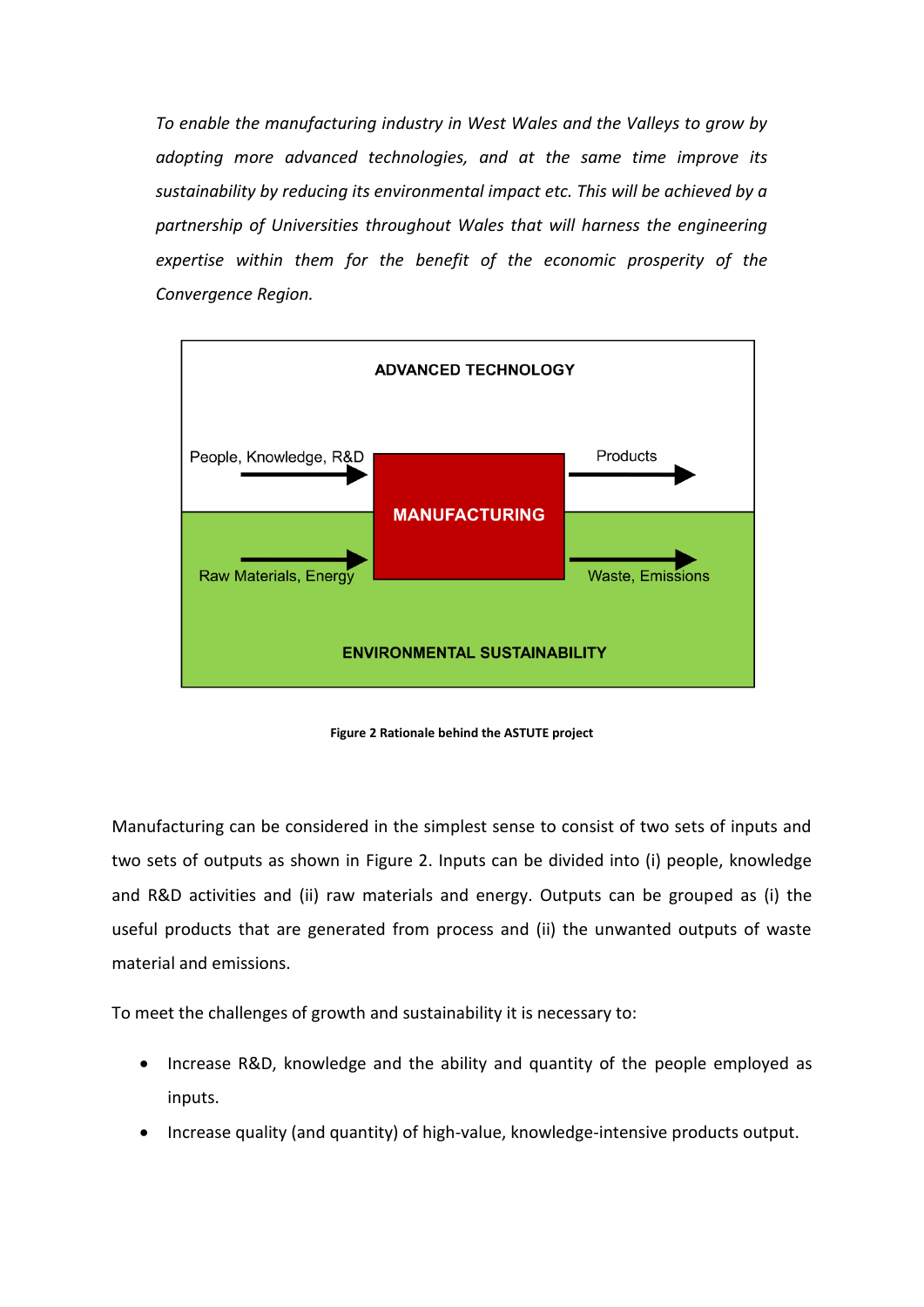- Reduce the quantity of natural resources (raw materials and energy) consumed in producing each unit of useful output.
- Reduce, re-use and recycle waste and minimise emissions of CO2 and other greenhouse gases.

All of this must be achieved within a 'lean business' framework that requires optimal use of resources in all forms. ASTUTE will address all these issues by drawing on a range of diverse expertise distributed throughout eight partner Universities in Wales.

# **Project Partners**

The Universities participating in ASTUTE are listed below. Funding from the project is used mainly to appoint project officers qualified to at least Masters level in engineering/technology areas appropriate to the existing, recognised expertise at each University.

- 1. **Aberystwyth University** intelligent systems and software development.
- 2. **Bangor University** opto-electronics manufacturing.
- 3. **Cardiff University** in their Innovative Manufacturing Research Centre (IMRC) with respect to lean manufacturing, and the Manufacturing Engineering Centre in terms of prototyping new production processes and routes.
- 4. **Glyndwr University** rapid manufacture of composite materials.
- 5. **Swansea University** leadership of the ASTUTE project and in computational materials, manufacturing processes, systems engineering technologies, materials characterisation and the application of disruptive manufacturing through additive manufacturing technology.
- 6. **Swansea Metropolitan University** non-destructive testing.
- 7. **University of Wales Institute, Cardiff** product design, innovation management and medical device development.
- 8. **University of Wales, Newport** technology implementation, robotics and manufacture of micro-generation systems.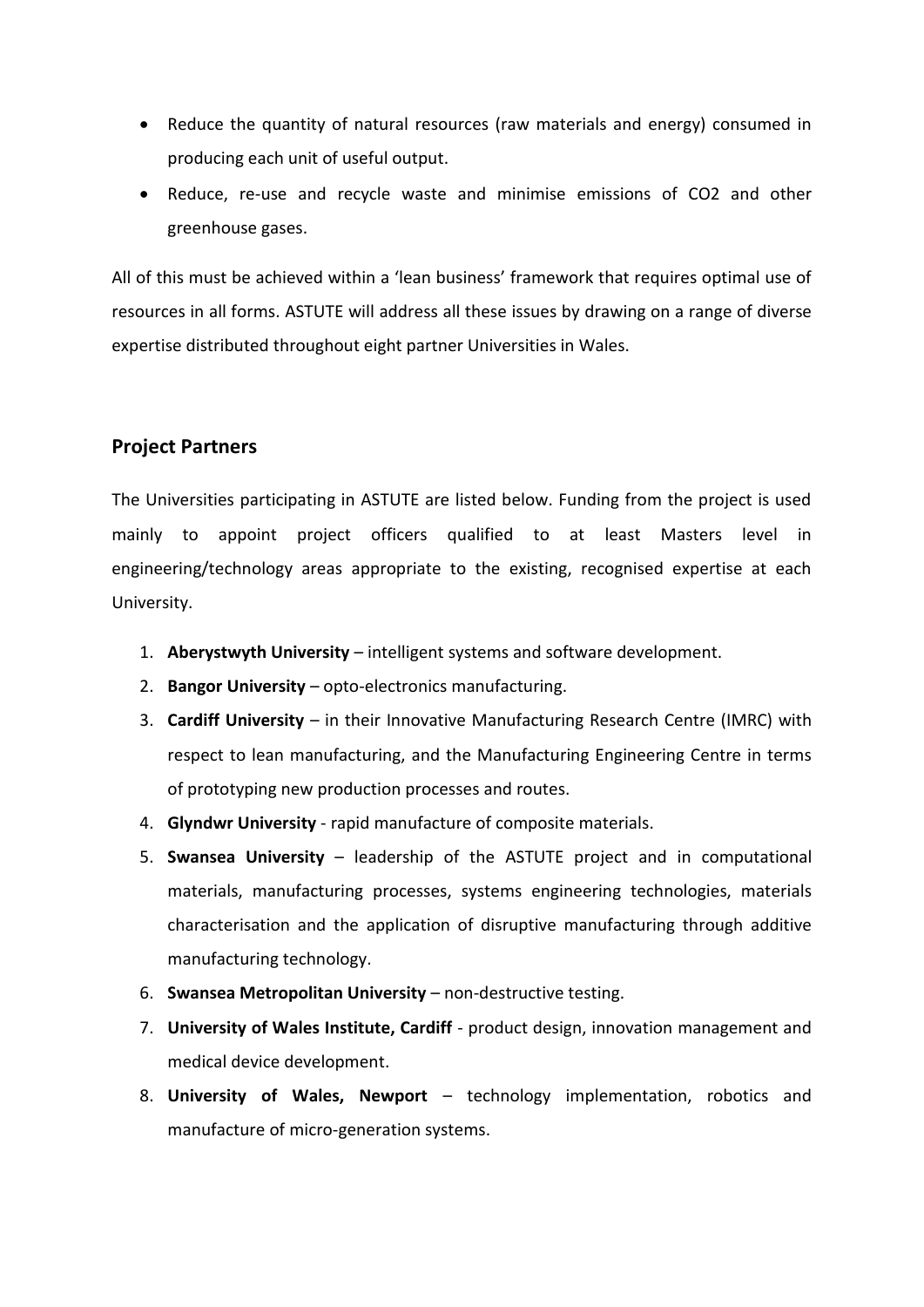Extensive work was carried out in the planning stages to identify key academics that could contribute effectively to ASTUTE, and Figure 3 is a summary of this skill set.



**Figure 3 - Skills and Expertise Summary**

# **Mechanism of Operation**

The main mechanism of interaction with companies is through Collaborative Research and Development Projects. This involves one or more companies in the Convergence Area and one or more of the ASTUE partner Universities. Here a project is defined with a set of objectives and all parties specify at the outset what their contributions to the project will be. At the same time ownership of the outcomes of the project (including any intellectual property generated) is agreed before the project commences. A full collaboration agreement is then drawn up for all parties to sign.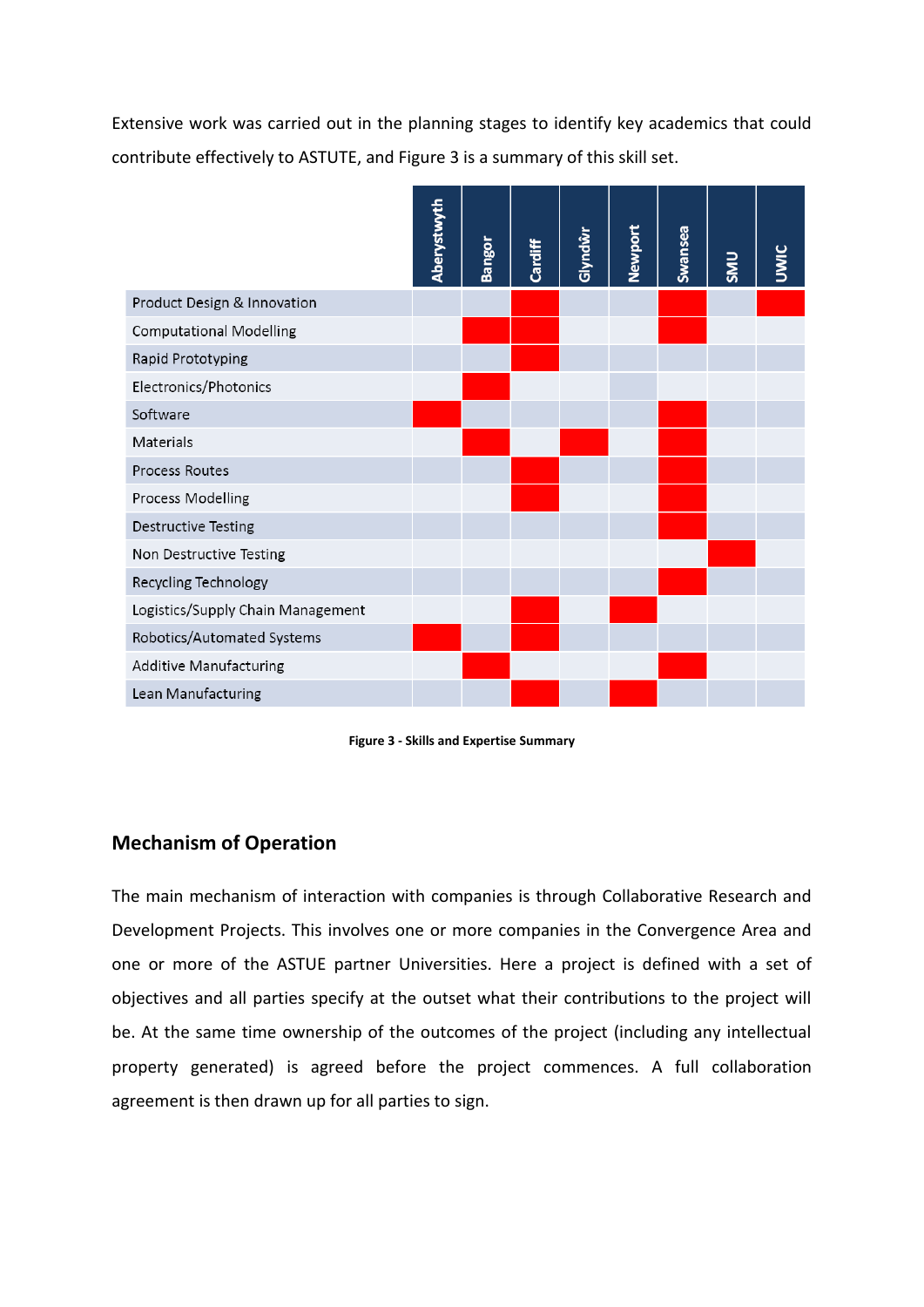Such Collaborative Research and Development Projects can be of any duration from a week or two, up to a year or longer. As ASTUTE develops over the five year timescale, it is anticipated that a number of "Cluster Projects" will develop along particular engineering themes, and these will involve participation from several companies and several University partners.

# **Project Management**



**Figure 4 - Management Structure for ASTUTE**

The Welsh European Funding Office (WEFO) oversees all European Funded projects in Wales and ASTUTE therefore reports directly to this body, which is itself accountable both to the Welsh Government and the European Union.

ASTUTE is effectively then governed by the pan-Wales Executive Management Committee (EMC). The EMC decides all significant matters relating to the strategy of ASTUTE, including the approval of major collaborative R&D projects, but excluding those relating to financial allocations (which must be approved by a Finance Committee described below). The EMC comprises representatives from all partner HEIs across Wales, and is chaired by a nominee from Swansea University. It meets every 3-4 months, and reports directly to WEFO. It also reports to, and takes advice from, the Stakeholder Advisory Board.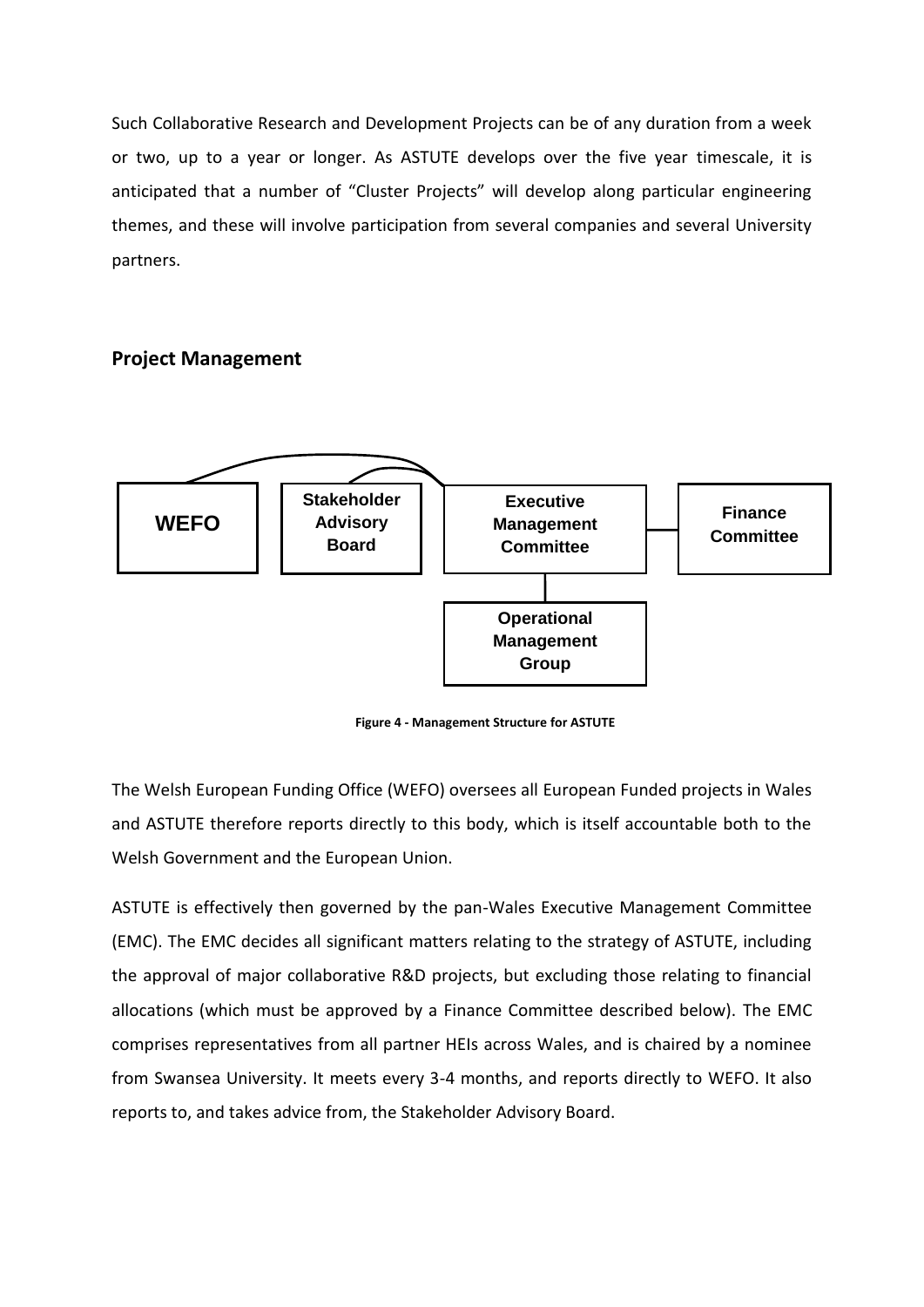Day to day running of the ASTUTE project is then be carried out by the Operational Management Group (OMG), which comprises members from Swansea and Cardiff Universities.

The Finance Committee will be convened to deal with any proposals that may arise from the Executive Management Committee or from the ASTUTE Director which have an impact on the overall financial arrangements of ASTUTE.

All stakeholders, internal and external, are invited to participate in the Stakeholder Advisory Board. The frequency at which this group meets is approximately every six months. It includes representatives of local manufacturing industry as well as nominees of the Vice-Chancellors of each partner University.

The Project Chairman is Professor Mark Cross of Swansea University and the Director is Professor Johann Sienz. Dr Ceri Davies is the Project Manager.

### **Prioritisation of Potential Projects**

To maximise economic impact in the area of West Wales and the Valleys, a number of metrics have been specified to measure the success of ASTUTE. These are as follows:

- Enterprises assisted
- Collaborative R&D
- Innovation centres and R&D facilities developed
- Gross Jobs created
- **•** Enterprises Created
- Investment Induced
- Enterprises adopting or improving Equality Strategies and Monitoring Systems
- Enterprises adopting or improving Environmental Management Systems
- Products, processes or services registered
- New or improved products, processes or services launched